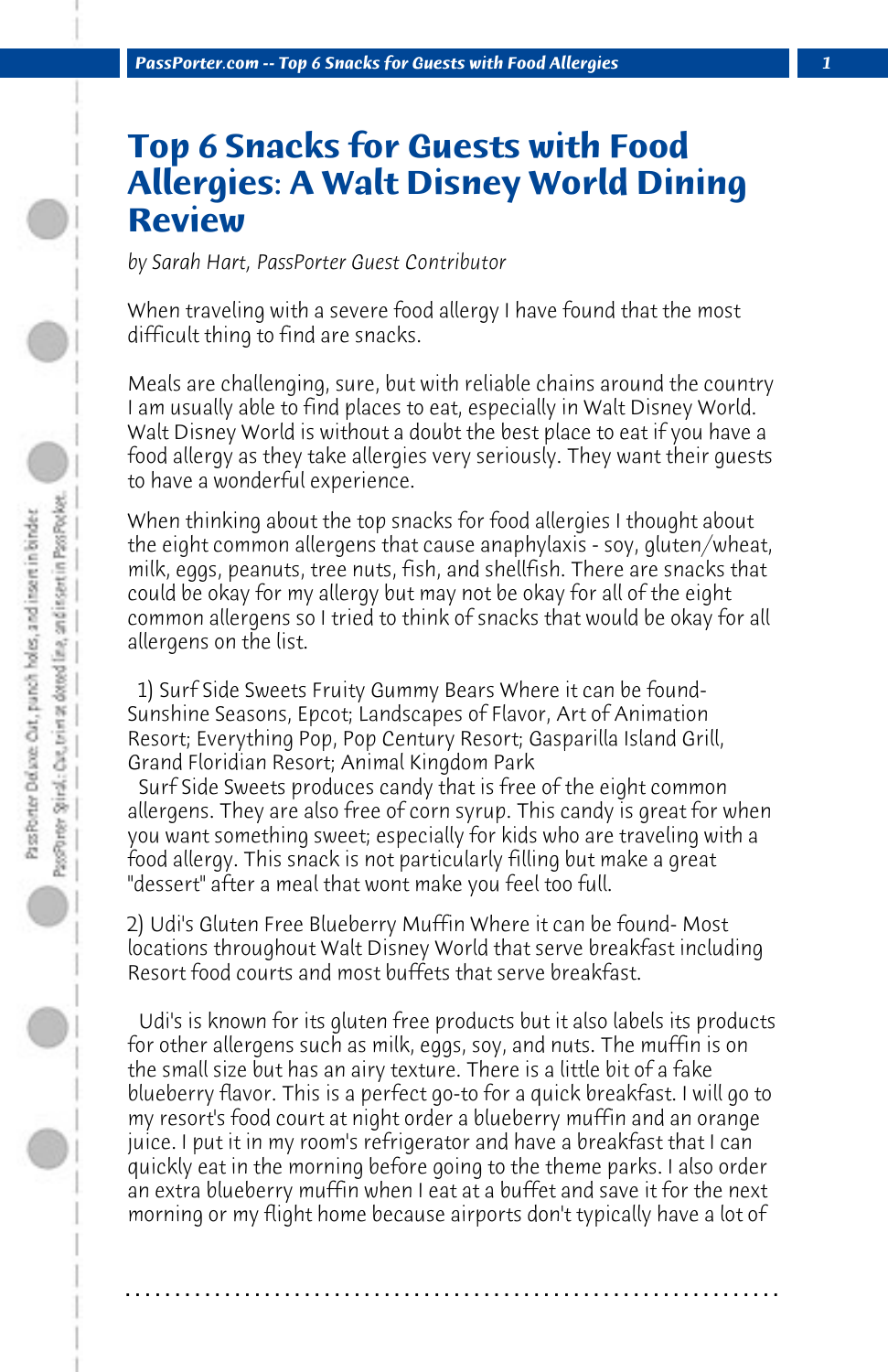safe options for me.

 3) Erin McKenna's Bakery Where it can be found- Disney Springs; several other locations throughout Walt Disney World Resort also carry various products from the bakery.

 I know that this is a dining location and not a specific snack but there are so many options for people with food allergies here that I think it is worth a trip to Disney Springs just to visit Erin McKenna's. The first time I walked into this bakery I was speechless! Every product they make is gluten free and vegan. They carry bagels, tea cakes, brownies, biscuits, doughnuts, cupcakes, cookies, cinnamon buns, and much more. I typically visit Erin McKenna's on my first day of my trip. I purchase several snacks and treats to have in my room for the remainder of the trip. I use them for a quick breakfast, or snacks to have throughout the day. These treats do taste best on the first day they are purchased but as long as I keep them in the fridge they stay fresh.

 4) Enjoy Life Chocolate Chip Cookies Where can it be found- most Quick Service Locations throughout Walt Disney World Resort

 Enjoy Life makes all of its products free of the eight Common Allergens. There are a few versions served throughout Walt Disney World double chocolate chip and chocolate chip. I prefer the chocolate chip. The cookies come in a sealed package with two in a package. So I can choose to eat with my meal or take it with me and save it for later. I could compare these cookies to a Chips Ahoy chocolate chip cookies. They are crunchy, have a very good flavor, and lots of mini chocolate chips. I will sometimes save the cookies, bring them back to my resort, order a dish of ice cream and make myself a mini cookie sandwich.

 5) Dole Whip/Dole Whip Float Where can it be found- Aloha Isle, Magic Kingdom Park; Pineapple Lanai, Polynesian Village Resort; Tamu Tamu Refreshments, Animal Kingdom Park

 Finally, an iconic Disney snack that can be enjoyed without any alterations! I love, love, love Dole Whip! The strong pineapple flavor, and the creamy texture of the ice cream make this snack perfect. I make a goal every trip to have at least one Dole Whip a day throughout the length of my trip. I think I like the Dole Whip Float almost as much as the Dole Whip itself. Served with pineapple juice and pineapple soft serve it is so refreshing! This is a great use of a snack credit on the Disney Dining Plan as it costs almost \$6.

 6) Allergy Friendly Beignets Where can it be found- Sassagoula

**. . . . . . . . . . . . . . . . . . . . . . . . . . . . . . . . . . . . . . . . . . . . . . . . . . . . . . . . . . . . . . . . . .**